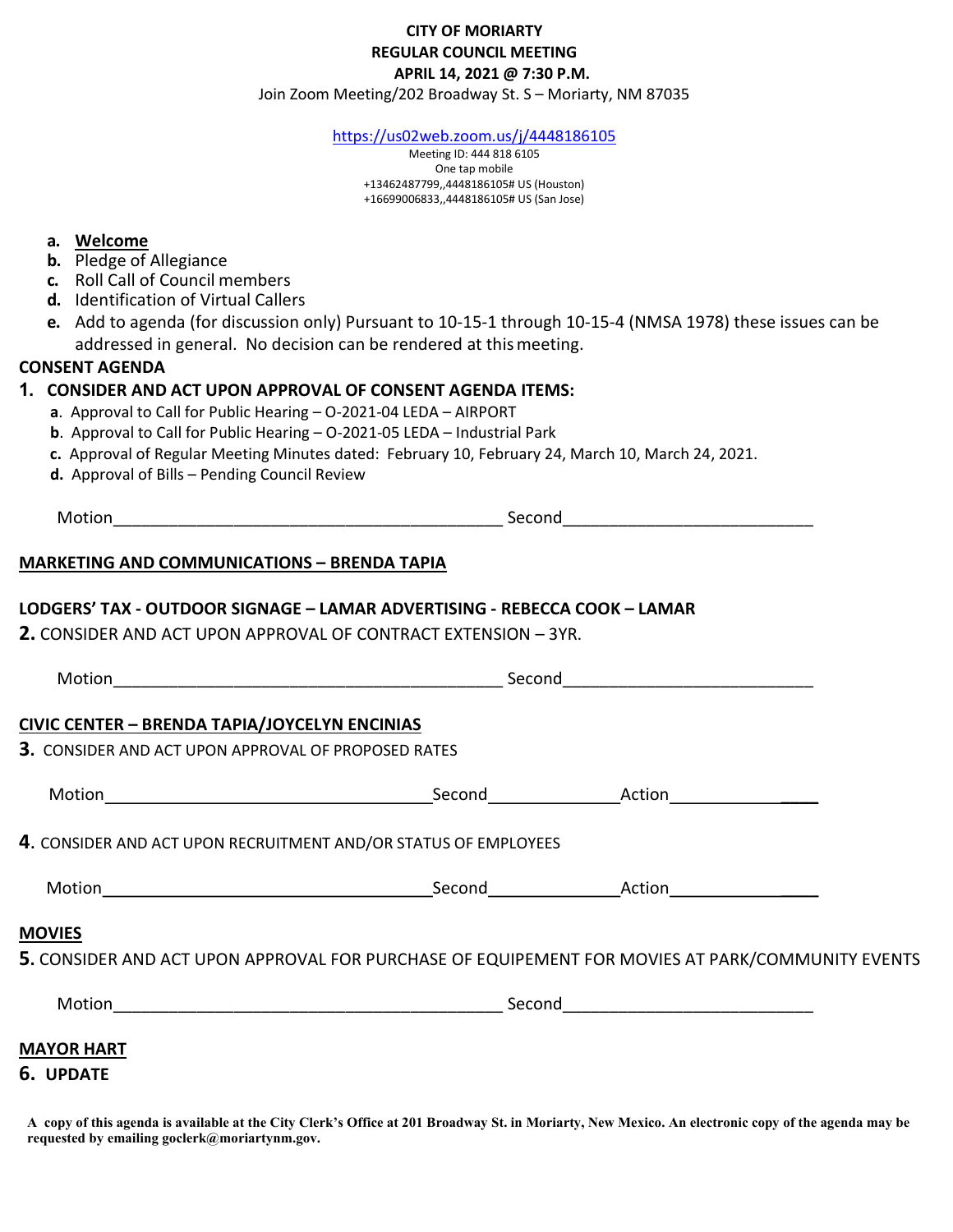## VACATION LEAVE

| <b>BALLOT QUESTION</b>                                                                   |                                                                                             |                                                                                                  |
|------------------------------------------------------------------------------------------|---------------------------------------------------------------------------------------------|--------------------------------------------------------------------------------------------------|
|                                                                                          |                                                                                             | 8. CONSIDER AND ACT UPON APPROVAL FOR REFERENDUM ON BALLOT - INCREASE IN GRT FOR FIRE DEPARTMENT |
|                                                                                          |                                                                                             |                                                                                                  |
| <b>BID RESULTS</b>                                                                       |                                                                                             |                                                                                                  |
|                                                                                          | 9. CONSIDER AND ACT UPON DIRECTION FOR BIDDING AFTER BID RESULTS - FIRE DEPARTMENT BUILDING |                                                                                                  |
|                                                                                          |                                                                                             |                                                                                                  |
| <b>PUBLIC WORKS - JEFF TAPIA</b>                                                         |                                                                                             |                                                                                                  |
| 10. UPDATE                                                                               |                                                                                             |                                                                                                  |
| <b>MFD-TODD HART</b>                                                                     |                                                                                             |                                                                                                  |
| <b>PROCUREMENT</b>                                                                       |                                                                                             |                                                                                                  |
|                                                                                          |                                                                                             |                                                                                                  |
|                                                                                          |                                                                                             | 11. CONSIDER AND ACT UPON APPROVAL OF CONTRACT FOR TRAINING PLATFORM SOFTWARE - TARGETSOLUTIONS  |
| LEARNING, LLC \$3,190.00.                                                                |                                                                                             |                                                                                                  |
|                                                                                          |                                                                                             |                                                                                                  |
|                                                                                          |                                                                                             |                                                                                                  |
|                                                                                          |                                                                                             | 12. CONSIDER AND ACT UPON APPROVAL TO ACCEPT AND PURCHASE EQUIPMENT WITH FIRE PROTECTION FUND    |
| GRANT AS AWARDED - 10% MATCH OF \$61,227.00 TOTAL                                        |                                                                                             |                                                                                                  |
|                                                                                          |                                                                                             |                                                                                                  |
|                                                                                          |                                                                                             |                                                                                                  |
|                                                                                          |                                                                                             |                                                                                                  |
|                                                                                          |                                                                                             |                                                                                                  |
|                                                                                          | 14. CONSIDER AND ACT UPON APPROVAL TO AMEND THE APPROVAL FOR PURCHASE OF VEHICLES           |                                                                                                  |
| <b>GRANT FUNDING</b><br>13. UPDATE<br><b>MPD - ADAN URBINA</b><br><b>AMENDED REQUEST</b> |                                                                                             |                                                                                                  |